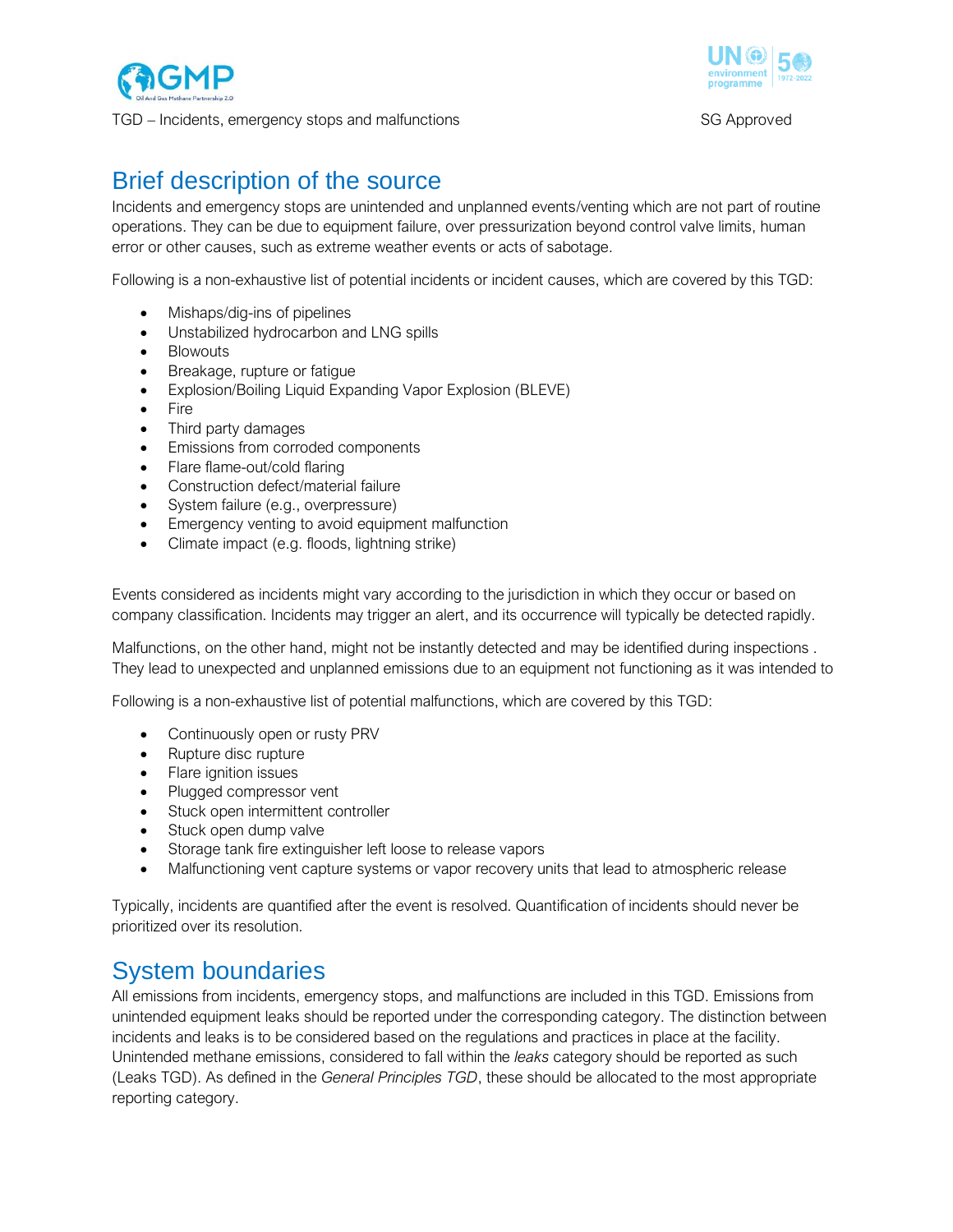Any emissions resulting from an incident, emergency stop or malfunction which are sent to a flare fall under that category (Flaring TGD), emissions which are vented are covered by the *Incidents TGD*.

All intended or expected emissions (vents) are to be reported under their respective category (Pneumatics, centrifugal compressors, reciprocating compressor rod packing, glycol dehydrators, un-stabilized liquid storage tanks, gas well liquids unloading, oil well casinghead venting, gas well hydraulic fracture completion venting and other venting and purging).

Guidance on materiality is presented in the *General principles TGD*.

## Level 3 Quantification Methodologies

### Emission factors

Accepted source-level emission factors, as defined in the *General Principles TGD,* or those prescribed by local regulation are considered as providing Level 3 estimates, provided they are specific for the source type. Practitioners are encouraged to use emission factors that best represent conditions and practices at their facilities and adjust factors, where warranted, to more accurately estimate emissions given differences between the reference system on which the emission factor is based, and their systems.

The following references provide example emission factors for certain types of incidents and can be used to quantify methane emissions at level 3.

• API compendium, detailed for some emission sources, at equipment level (e.g. stuck open dump valve for tanks, upsets and mishaps in distribution networks)

It is important to note that this list is non-exhaustive and that all types of incidents and malfunctions might not be covered by the references provided above. If no emission factor is available for a specific emission source, the emission factor of a similar source or reasonable estimate can be used based on the Partner's best judgement.

For distribution networks, it is possible to quantify methane emissions depicting emissions from incidents per length of network.

# Level 4 Quantification Methodologies

Depending on the emission source, measurements, measurement-based emission factors, process simulation and/or engineering calculations can be accepted for level 4 quantification.

### Direct measurement and Measurement-based Emission factors

The general principal to level 4 quantification of methane emissions from incidents and malfunctions is to quantify:

- Gas release flowrate
- Methane content
- Duration of the incident or malfunction

Methane emissions from gas emitted for each emission category is the multiplication of these three elements.

#### **Incidents**

As incidents are, by definition, unpredictable, level 4 quantification must be conducted on the best available data. The following data sources (or a combination of them in order to cross-check the results) should be considered to quantify methane emissions from incidents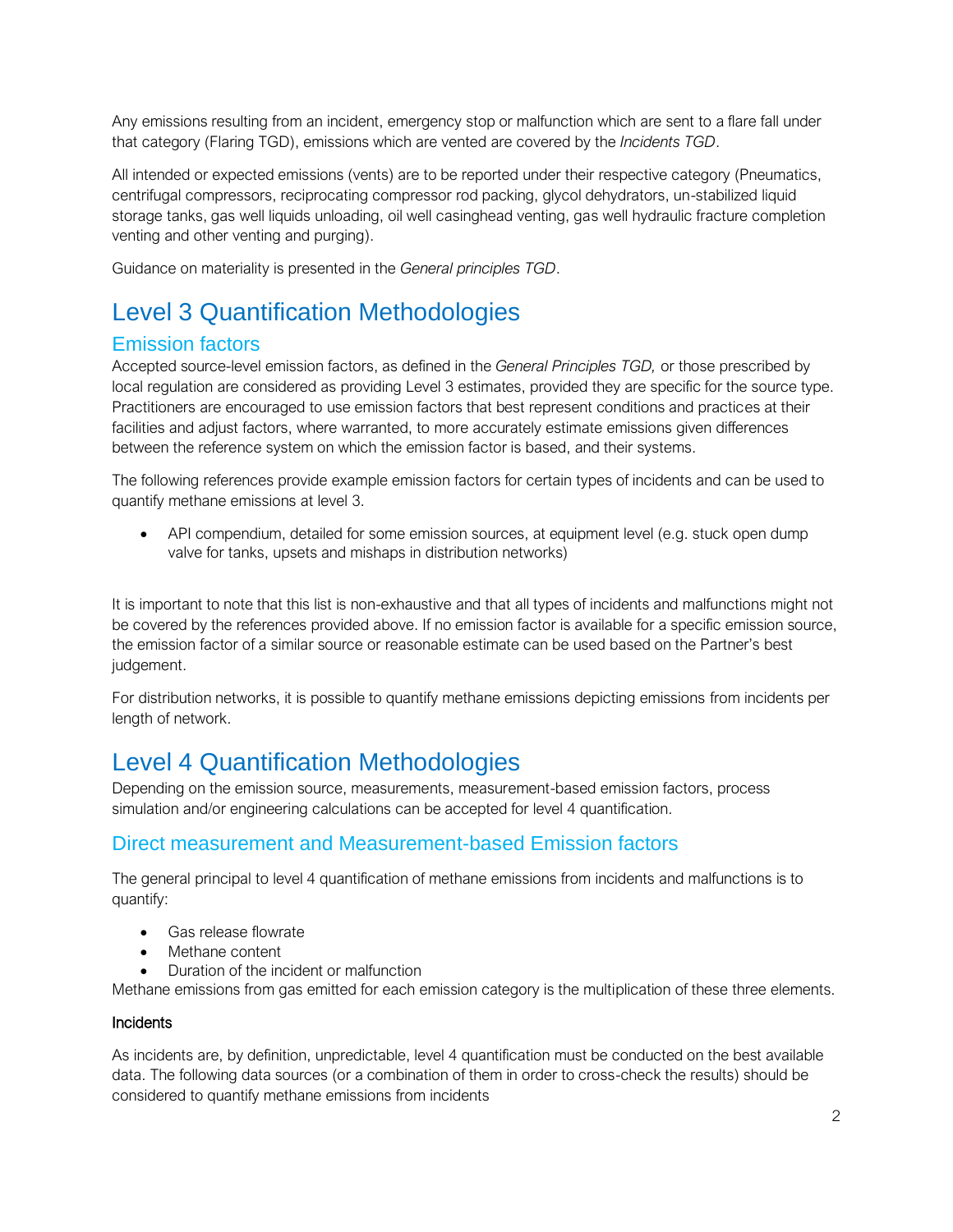- Measurements (including any top-down measurements from satellites which might have been covering the area at the time of the incident, vent line can be a good measurement point if has meter)
- Engineering calculations (based on recorded operational parameter of the emission source at the time of the incident, and its physical specifications)
- Mass-balance

Methane content can be evaluated based on facility specifications, as described in the *General Principles TGD*.

The duration of each incident should be measured or estimated based on best available data.

It is essential that all incidents leading to release of methane are recorded, along with the required information, in the facility log or similar.

#### **Malfunctions**

If malfunctions are detected, the gas flow from these malfunctions should be quantified either through measurements or engineering calculations, provided obtaining measurement data does not pose a threat to safety or unreasonably delay the repair of the malfunction. Malfunctions can generally be identified using methane detection technologies and methods (OGI camera, laser, soap bubbles, …) which are often conducted alongside detection surveys.

Measurements (including continuous and periodic monitoring), emission factors developed based on representative measured emissions or engineering calculations are considered Level 4 emissions quantification. Measurements must be taken that represent the total flow of each gas stream that is emitted to atmosphere.

Where relevant, Level 4 emission factors for malfunctions may be determined. In which case, they should be based on measurements conducted on a representative sample. Type of malfunction and other relevant characteristics should be considered in determining 'like' systems that carry a common emission factor. Each system that is not 'like' will require determination of a separate emission for that system based on the appropriate measurement studies. For guidelines on the methodology to develop a statistically representative sample, please refer to the [Uncertainty and reconciliation guidance].

#### *Gas flow of the malfunction*

Accepted equipment and techniques, as defined in the *General Principles TGD,* for determining gas flow of the malfunction are to be employed. Practitioners are encouraged to select an appropriate measurement device depending on the characteristics of the vent. Following are typical equipment to measure emissions from vents, but the list is not exhaustive<sup>12</sup>:

- Vane anemometer.
- Hotwire anemometer.
- Turbine meter.
- electronic packing vent monitor (for compressor packing vents)
- Orifice meter
- Hi-flow sampler

<sup>1</sup> More details on various detection and measurement equipment can be found at CCAC, *Conduction Emissions Surveys, Including Emission Detection and Quantification Equipment – Appendix A of the OGMP Technical Guidance Document*, 2017

<sup>2</sup> More details on various detection and measurement equipment can be found at Marcogaz, *Assessment of methane emissions for gas Transmission and Distribution system operators*, 2019 – Section 7 (p. 34-39)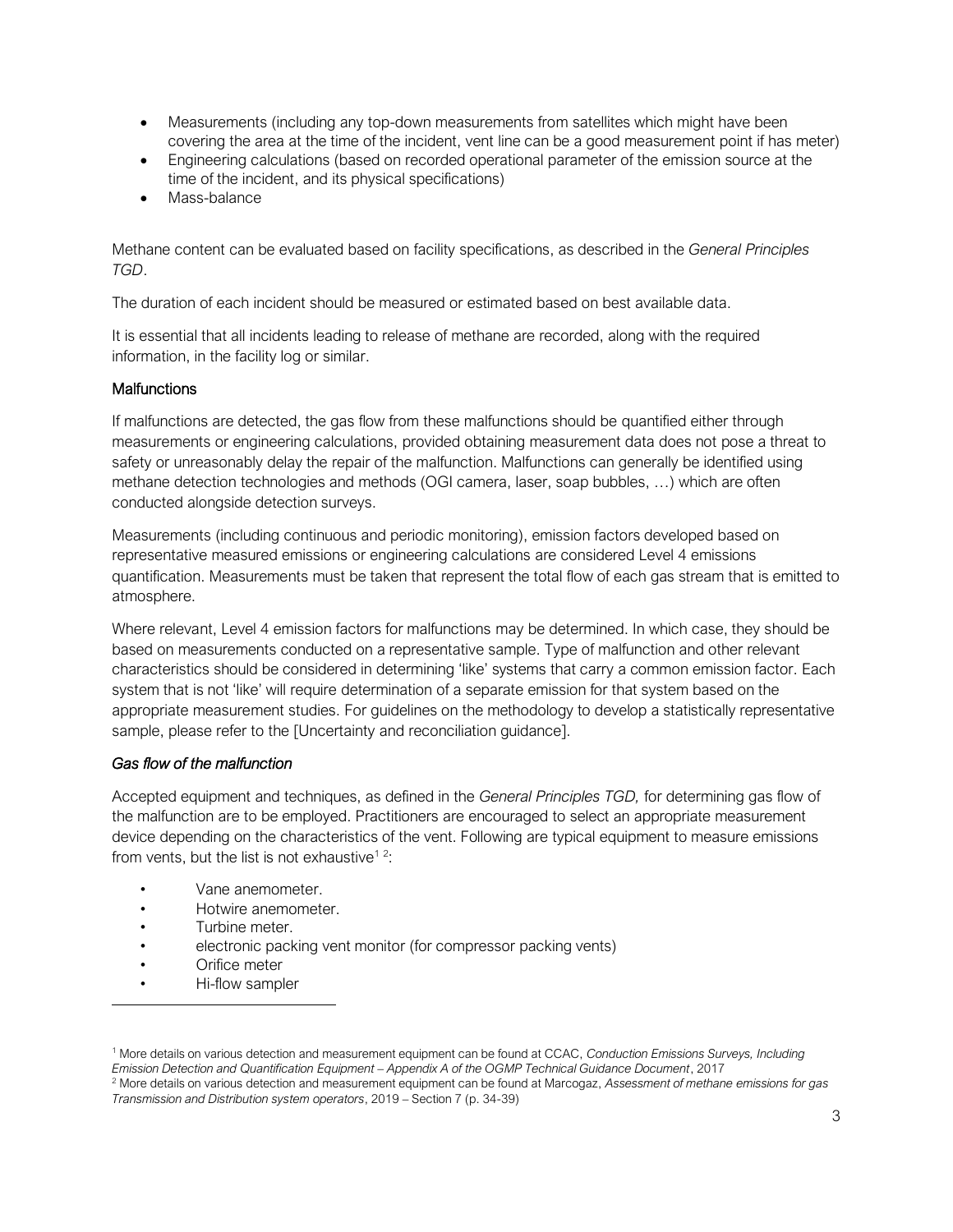#### *Methane content of the malfunction*

It is possible that the methane content changes as a consequence of the malfunction and in such circumstances, it may be necessary to determine the methane content of the gas flow of the malfunction to quantify methane emissions from malfunctions. Depending on the equipment which is malfunctioning and/or the segment in which it occurs, the methane content can differ from the average methane content of the facility. In cases where the malfunctioning equipment emits gas similar to that of the rest of the facility, methane content from facility specification, previously determined through measurements, can be employed, or it can be specified based on sampling & analysis of the gas from the same emission source(s).

Accepted equipment and techniques, as defined in the *General Principles TGD,* for determining methane content can be employed. In cases where the gas characteristics can be assumed to meet a regulated specification (e.g. underground gas storage, gas transmission, gas distribution and LNG terminals), the methane content can be determined based on the methodology defined in the *General Principles TGD*.

#### *Duration of the malfunction*

The time from the start of the event to its repair and verification should be considered to determine the duration of the malfunction. If the start of the event is unknown, to allow for an estimation of emissions, the previous inspection, when the equipment was functioning properly, can be considered as the start of the malfunction as a conservative approach, from half-time since the previous survey, from the start of the reporting period for immaterial sources or using other leak duration estimate methodology, provided the methodology can be explained and justified. Material emissions can require a restatement of previously reported emissions. Duration of malfunctions can be treated similarly to duration of leaks. Examples of ways to account for the duration are presented in the *Leaks TGD.*

If the start of the event can be clearly identified (e.g., triggers an alert at the facility, notification sent), a more precise estimate of when the malfunction started can be used.

Malfunctions might not emit constantly over the duration of the event. Where applicable, a linear ramp up rate of emissions may be considered.

## Engineering calculations and models

Engineering calculations and models can be considered as Level 4 quantification methodologies for incidents and malfunctions.

For example, emissions from depressurization of systems, equipment or pipelines can be calculated using physical volume, pressure drop and temperature data, specific to the equipment or pipeline being depressurized.

$$
\frac{p_i * V_i * T_f}{p_r * T_i} = V_f
$$

Where:

 $p_i$  = Initial pressure of the equipment/system

 $p_r$  = Remaining pressure of the equipment/system (generally, atmospheric pressure)

 $T_i$  = Initial temperature of the gas being released (kelvin)

 $T_f$  = Temperature of the gas after being released (generally, atmospheric temperature) (kelvin)

 $V_i$  = Physical volume of the vented equipment or system (m<sup>3</sup>)